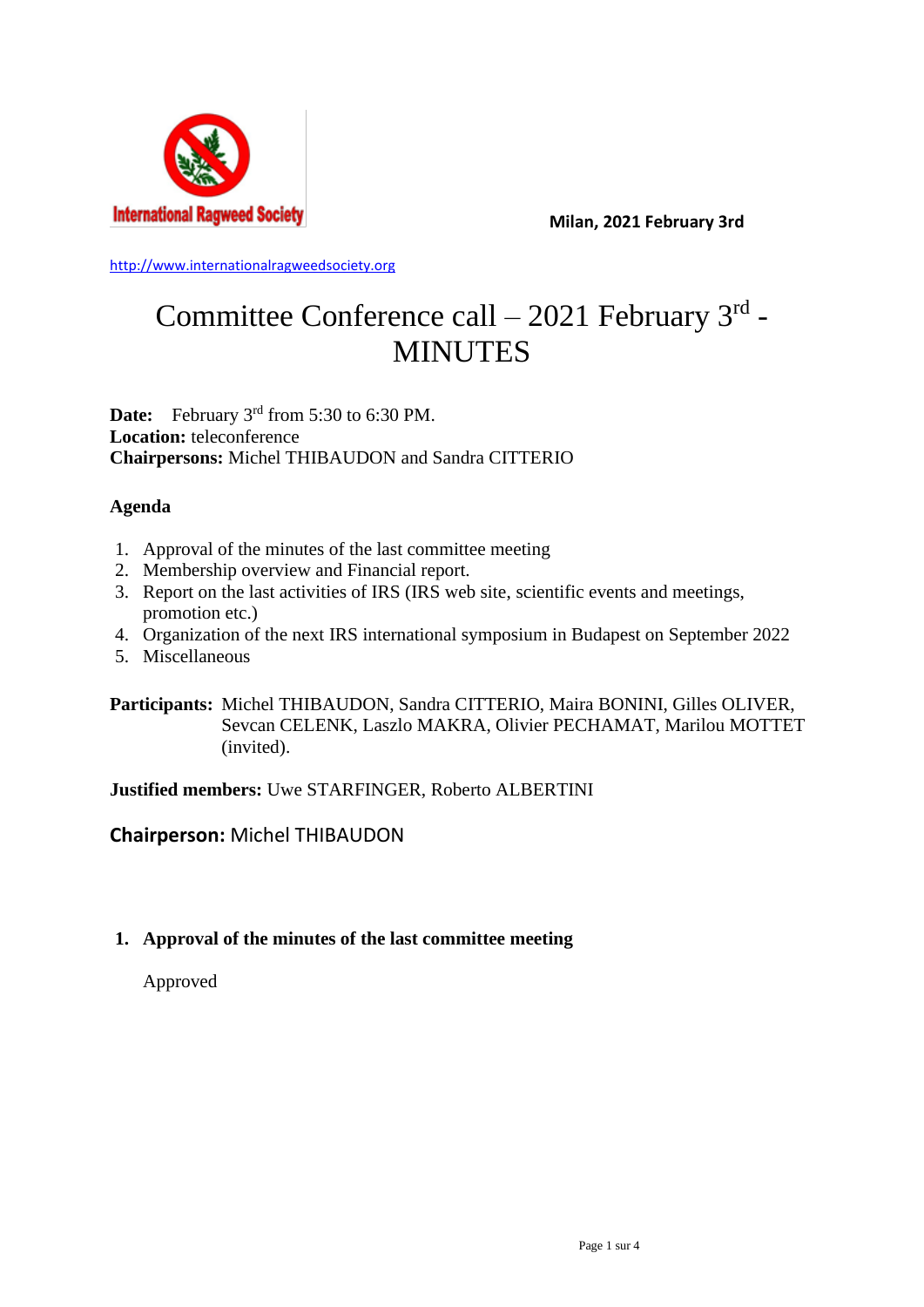## **2. Membership overview and Financial report.**

Michel T. showed the financial situation at the end of 2020 and the list of IRS members:

| IRS financial statements (EUR) 2020 | Swiss bank      |         | <b>TOTAL</b> | <b>French Bank</b> |         | <b>TOTAL</b> |
|-------------------------------------|-----------------|---------|--------------|--------------------|---------|--------------|
|                                     |                 |         |              |                    |         |              |
| Swiss Bank and French Bank          |                 |         |              |                    |         |              |
| situation at 31/12/2019             |                 | 5074,97 |              |                    | 777,75  |              |
| mouvment 2020                       | <b>OUTCOMES</b> | INCOMES |              | <b>OUTCOMES</b>    | INCOMES |              |
| Account management                  | 88,78           |         |              | 63                 |         |              |
| Account transfer*                   | 107,27          |         |              |                    | 100     |              |
| Board expenses                      | $\mathsf 0$     |         |              |                    |         |              |
| <b>IRS Activity</b>                 | 0               |         |              | 24,17              |         |              |
| <b>FEES</b>                         | $\mathbf 0$     |         |              |                    | 592,2   |              |
| Total                               | 196,05          | 0       | $-196,05$    | 87,17              | 692,2   | 604,83       |
|                                     |                 |         |              |                    |         |              |
|                                     |                 |         |              |                    |         |              |
| <b>Situation at 31/12/2020</b>      |                 |         | 4878,92      |                    |         | 1382,78      |
|                                     |                 |         |              |                    |         |              |
| TOTAL at 31/12/2020                 |                 |         |              |                    |         | 6261,7       |

#### IRS members 2019-2020

- R. Albertini (I)
- S. Citterio (I)
- B. Augustinus (CH)
- G. Oliver (F)
- M. Bonini (I) O. Pechamat (F) + FREDON
- $\cdot$  B. Clot (CH)
- $\bullet$  G. Karrer (A)
- B. Rubin (II)
- P. Leru (Ro) • L. Makra (H)
- P. Tarrade (F) M. Thibaudon (F) + RNSA
- U. Starfinger (D)

V. Rodinkova (Uk)

- F. Zemer (I)
- E. Niederberger (CH) • U. Schaffner (CH)

• H. Muller-Sharer (CH)

- S. Celenk (Tu)
- 20 members + 2 institution 9 countries

#### IRS members 2021-2022

Current members: Erny NIEDERBERGER (CH) 200€ Mohammed OSMAN (H) Ingrida SAULIENE (Lt) Michel THIBAUDON (F) RNSA (F) 200 $\epsilon$ 

- Michel asked Committee Members to pay the fee.
- A remind will be sent to the other 2020 members and an invitation to join IRS to other potential members.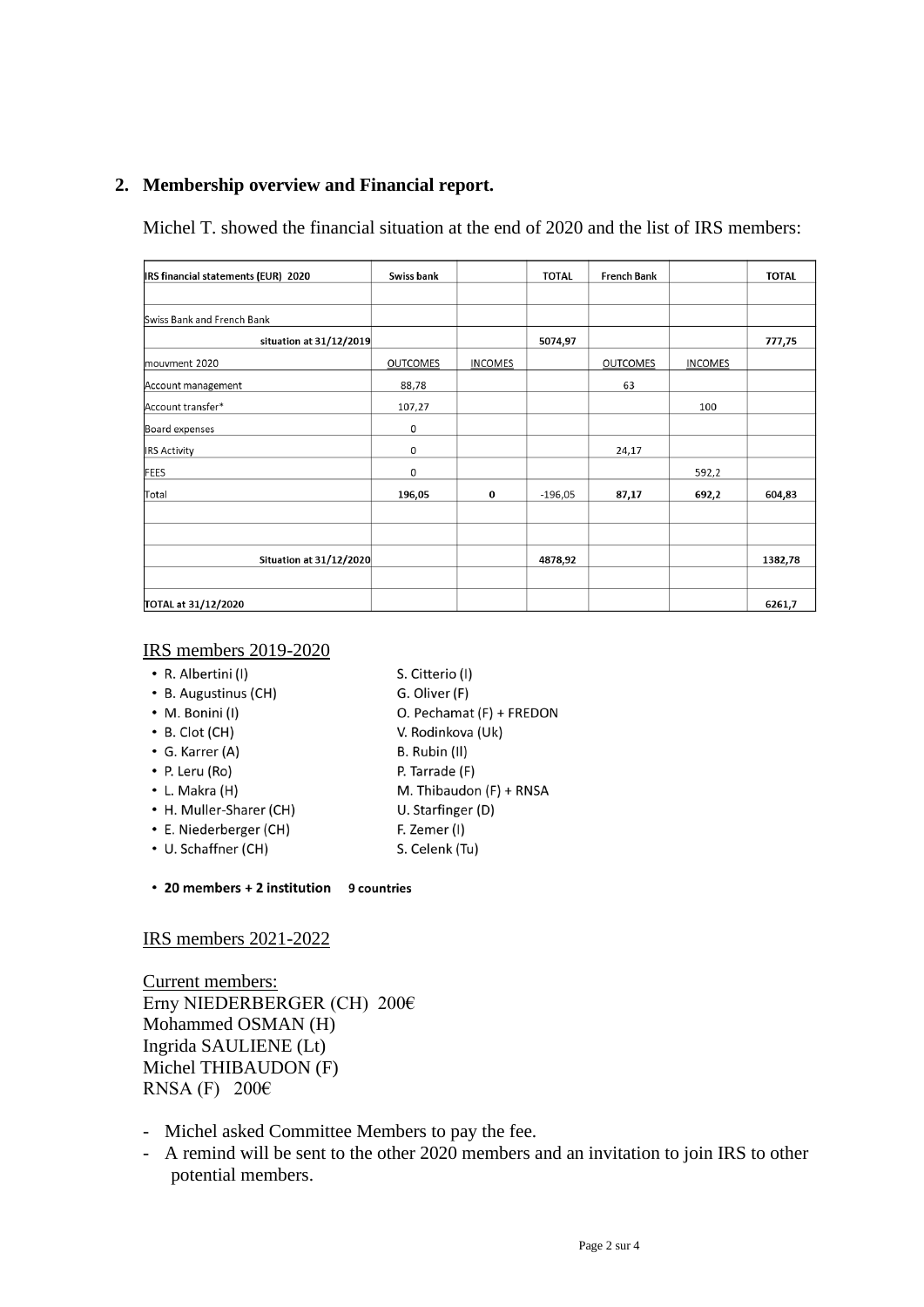## **3. Report on the last activities of IRS (IRS web site, scientific events and meetings, promotion etc.)**

Michel T. summarized the activities:

 $\triangleright$  IRS committee meeting: 2019, February 11th 2019, May 28th 2019, September 7th (Parabiago, Italy) 2020, February 4th 2020, June 20th 2020, September 14th 2020, November  $16<sup>th</sup>$ 

The next committee meeting will be on September  $6<sup>th</sup> 2021$  at 5:30 PM

### ➢ Events:

- EMAPI 75, Prague 2019, September (poster)
- WAC 2019 December in Lyon (poster + stand)
- Ragweed Round table in Lyon, 2020, January 27th: co-organization, oral presentation
- One page in IAA newsletter in 2020
- IRS symposium 2020, September 14<sup>th</sup>
	- About the IRS Symposium:
	- 9 oral presentation
	- 3 European videos made by French Ragweed Observatory
	- $-32 + 31$  auditors = 63 Thanks to French Ragweed Observatory
	- More than **209** YouTube visualizations
- Gilles presentation at the  $7<sup>th</sup>$  European Symposium on Aerobiology (November 16<sup>th</sup> to 20th, 2020 in Cordoba, Spain).

[http://www.esacordoba2020.com/poster-gallery#prettyPhoto\[gallery\\_1\]/37/](http://www.esacordoba2020.com/poster-gallery#prettyPhoto[gallery_1]/37/)

 $\triangleright$  Website

|                  | 2016    | 2017  | 2018  | 2019  | 2020    | 2021 |                      |
|------------------|---------|-------|-------|-------|---------|------|----------------------|
| <b>January</b>   |         | 720   | 1664  | 2723  | 2593    | 126  |                      |
| <b>February</b>  | 426     | 632   | 1200  | 2180  | 3754    |      |                      |
| <b>March</b>     | 526     | 869   | 2551  |       | 4924    |      | <b>Previous tool</b> |
| <b>April</b>     | 437     | 814   | 1638  |       | 4483    |      |                      |
| May              | 555     | 961   | 1613  |       | 5645    |      |                      |
| June             | 1 1 5 2 | 995   | 2544  | 2754  | 3397    |      |                      |
| July             | 642     | 1951  | 4561  | 2435  |         |      | New tool             |
| <b>August</b>    | 1 1 2 4 | 3786  | 4712  | 2476  |         |      |                      |
| <b>September</b> | 1020    | 3842  | 5129  | 2798  | 224     |      |                      |
| <b>October</b>   | 698     | 1548  | 4172  | 3249  | 142     |      |                      |
| <b>November</b>  | 707     | 1944  | 2904  | 1864  | 135     |      |                      |
| <b>December</b>  | 681     | 1935  | 3302  | 1642  | 130     |      |                      |
| <b>Total</b>     | 7968    | 19997 | 35990 | 21121 | (25427) |      |                      |

#### IRS website - number of visits